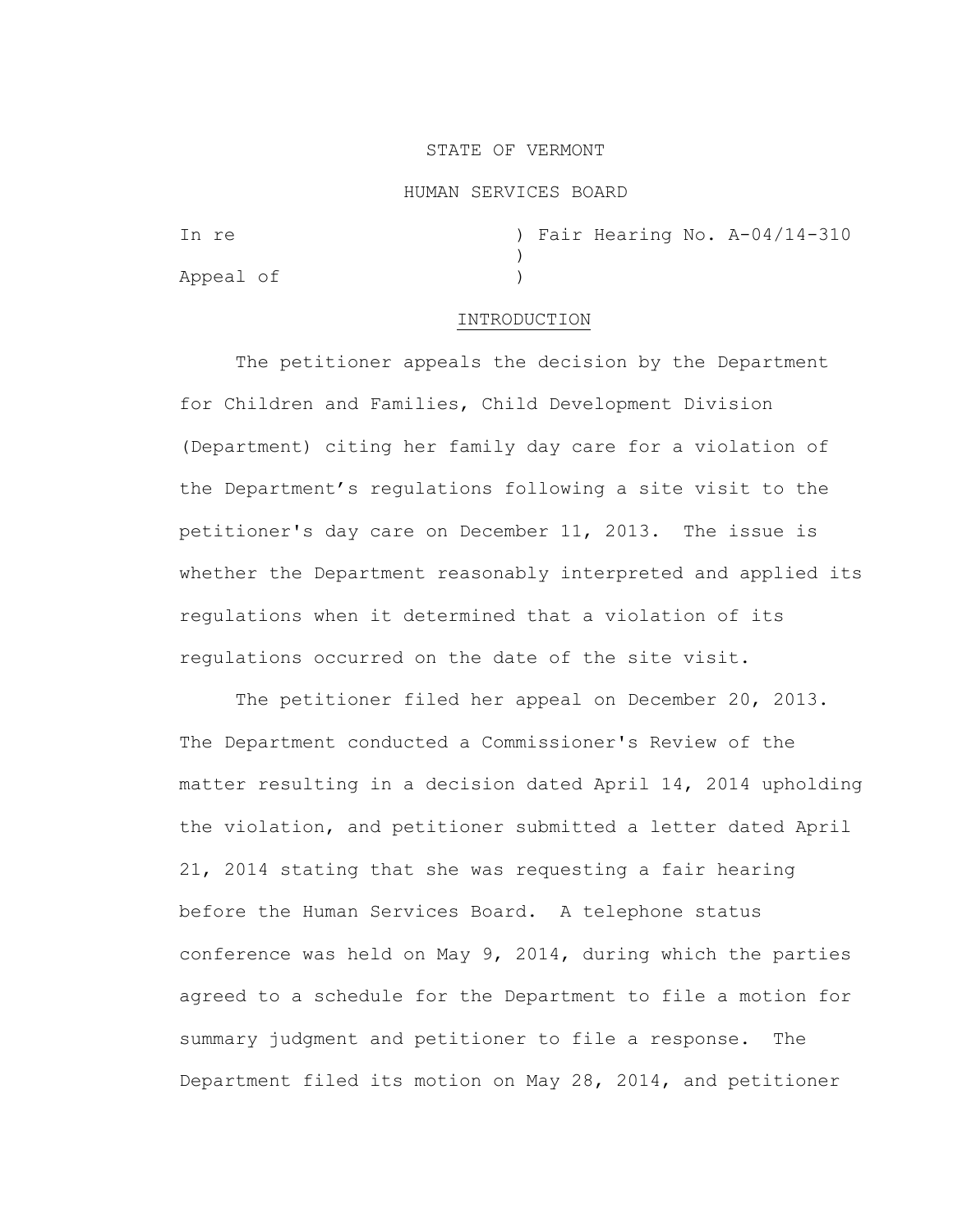filed her response by letter dated June 6, 2014. Another telephone status conference was held on June 17, 2014 to hear argument from the parties regarding the Department's motion and petitioner's response. During the status conference the parties agreed that there is no dispute as to the facts in this case, and that petitioner's appeal is based on her dispute of the Department's interpretation and application of its regulations. Accordingly, the following findings of fact are based on the parties' filings and their representations during the status conference on June 17, 2014.

## FINDINGS OF FACT

1. Petitioner operates a licensed family day care home in St. Albans, Vermont. Petitioner is the Registrant for the day care.

2. On December 11, 2013, a Licensing Supervisor for the Department's Child Development Division conducted a site visit at petitioner's day care.

3. Upon arriving at petitioner's residence, the Licensing Supervisor found that the day care was providing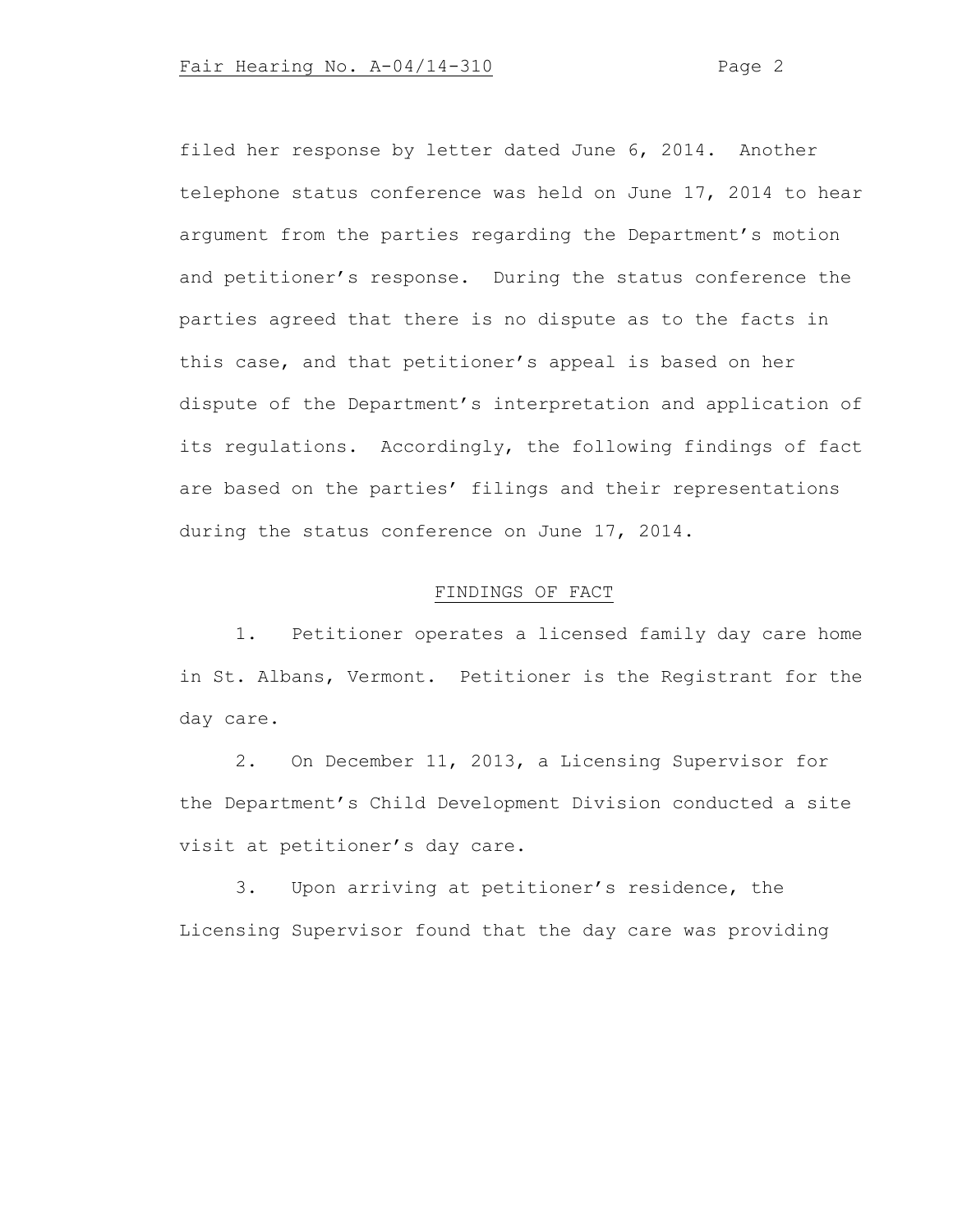care for seven non-school age children, $1$  including one child under the age of two.

4. At the time of the Licensing Supervisor's site visit, petitioner had two caregivers on duty in addition to herself.

5. Petitioner stated that the seventh child at her day care, age five, arrived only five minutes before the Licensing Supervisor, and he was only going to be there for a half hour until petitioner could take him to his pre-school.

6. Petitioner further stated that she had never exceeded six children at her day care before the December 2013 site visit, that she did not intend to violate the regulation, and that she would not have had seven children in her home if she had understood the requirements. Petitioner suggested that the regulations be reworded to provide more clarity so that other providers will not find themselves out of compliance with the Department's day care rules.

#### ORDER

The Department's decision is affirmed.

<sup>&</sup>lt;sup>1</sup> Non-school age children are those children who have not attained the age required by law to attend school or who do not attend a full day school session. *See* Regulations for Family Day Care Homes, Definitions, "SCHOOL AGE CHILD," effective October 7, 1996. Children who have attained the age of six are required to attend school. 16 V.S.A \$ 1121.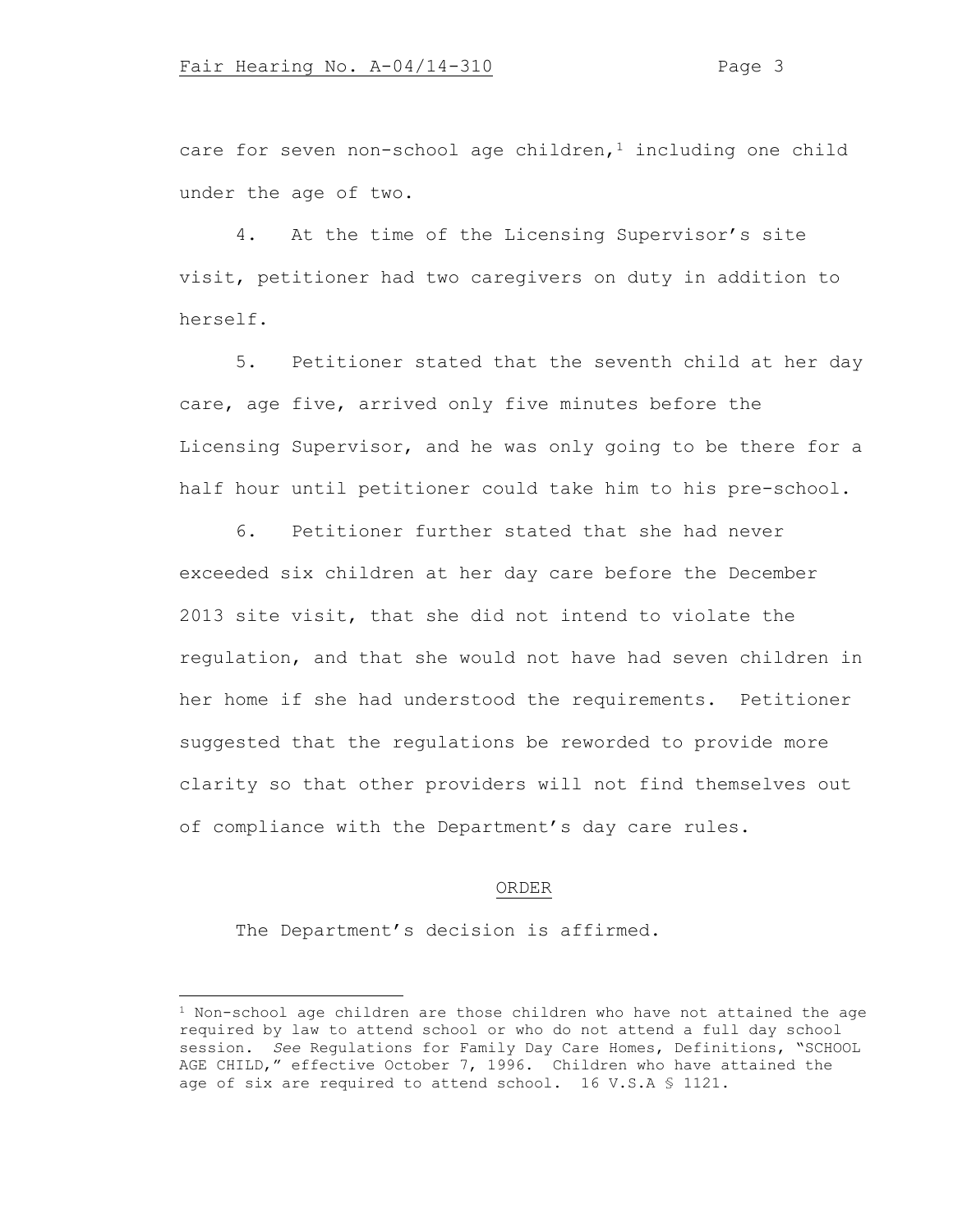#### REASONS

The Commissioner of the Department for Children and Families has the authority to adopt rules and regulations governing the day care registration program. 33 V.S.A § 306(b)(1). Those rules and regulations are required by statute to be "designed to insure that children in . . . family day care homes are provided with wholesome growth and education experiences, and are not subjected to neglect, mistreatment or immoral surroundings." 33 V.S.A. § 3502(d). Such rules and regulations have been adopted and are found in the "Regulations for Family Day Care Homes", effective October 7, 1996. The Board may only overturn a licensing or registration decision by the Department if it finds that the Department has acted arbitrarily, capriciously or has otherwise abused its discretion. *Huntington v. SRS*, 139 Vt. 416 (1981); Fair Hearing No. R-05/10-235.

This case does not involve a decision by the Department regarding the petitioner's day care license. Rather, it concerns whether there was a violation of the Department's regulations by petitioner's day care program. If so, a notice of that violation is listed on the Department's web site for the public's information and the violation can be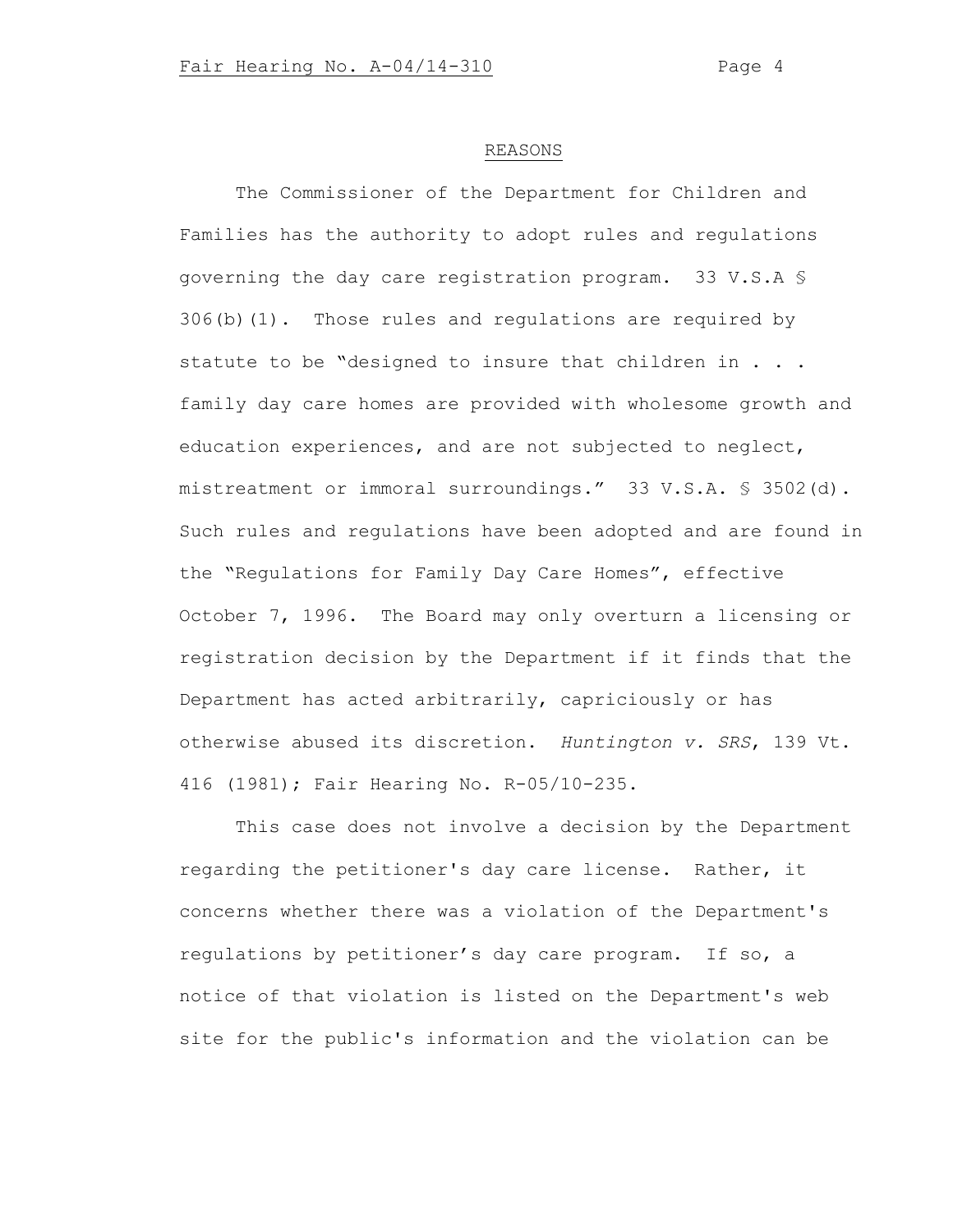considered in whether the facility is eligible for special status regarding subsidies.

The Department's Regulations for Family Day Care Homes provide as follows in relevant part:

A registrant may provide care in their home to six (6) children at any on (sic) time and, in addition to the six may care for up to four (4) school-age children for not more than 4 hours daily per child. (See Options on Next Page).

\*\*\*

# **THE FOLLOWING LIMITS APPLY IN REGISTERED FAMILY DAY CARE HOMES**

## **During the School Year: OPTION A:**

Six children any age including up to two children under the age of two per caregiver. These children may be replaced when their stay ends.

Four school age children not to exceed four hours per child. These children may not be replaced by other school age children when their stay ends.

VT Regulations for Family Day Care Homes, Section II.1 and

Option A. The primary issue presented by this case is whether the Department reasonably interpreted this language.

In particular, the parties dispute whether this regulation allows a provider to have more than six non-school age children at a day care at one time, and they dispute the

effect of having more than one caregiver present.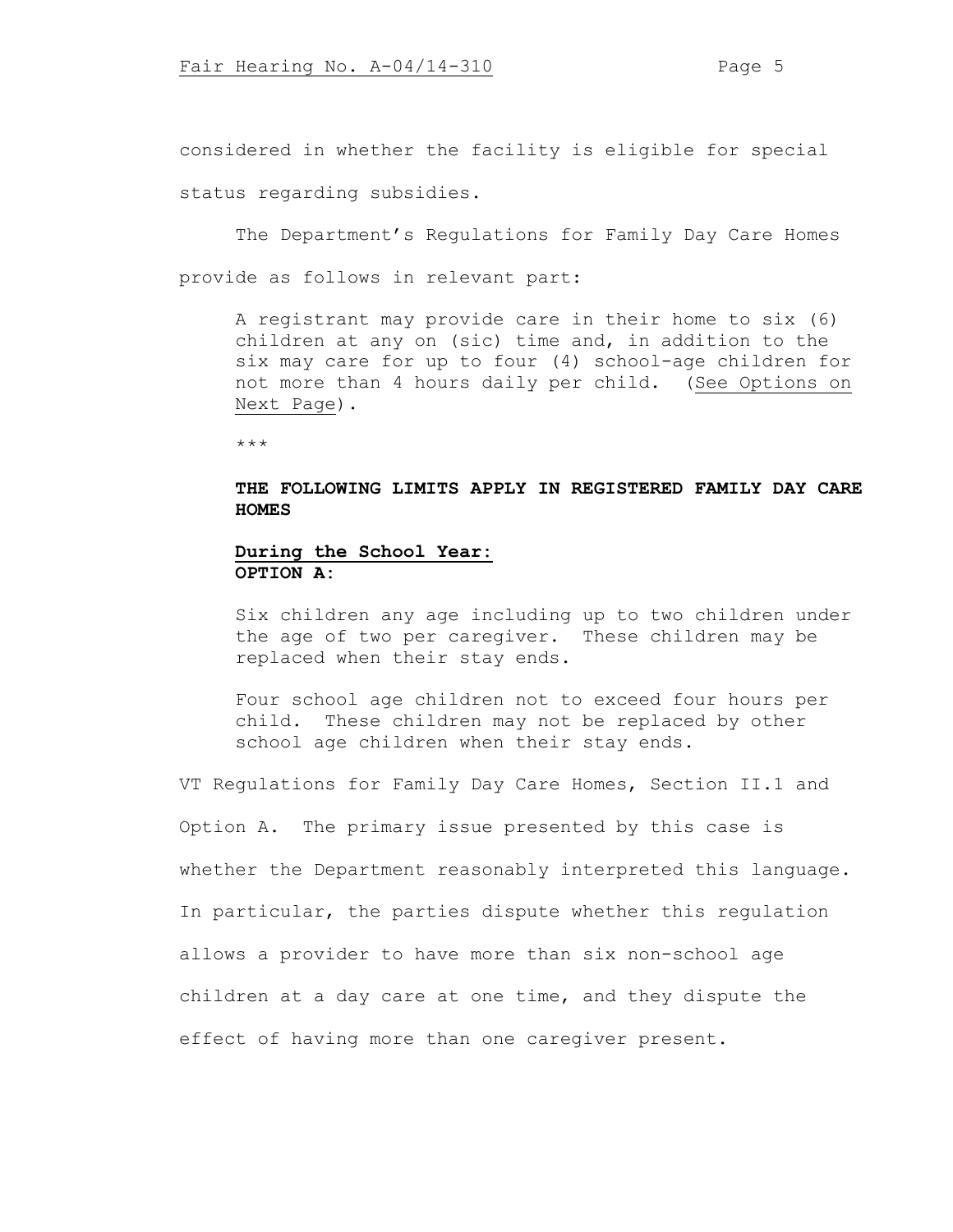The Department argues that Option A limits the number of non-school age children at day care to six, and that additional caregivers do not allow for an increase in the total number of children. Instead, the Department argues that the presence of additional caregivers only allows more of the six children to be under the age of two. For example, with one caregiver, two of the six children may be under two, while with two caregivers, up four of the six children may be under two.

In response, petitioner points to the definitions of "registrant" and "caregiver" in the regulations, and argues that Option A allows her to exceed six children if she has another caregiver on duty.<sup>2</sup> Specifically, petitioner argues that because the definitions of "registrant" and "caregiver" are different, "Option A, as outlined on page 7, implies that for each caregiver in the home, as long as the registrant provides the majority of the care, you may exceed six children of any age including up to two children under the age of two." Petitioner's June 6, 2014 Letter, page 2.

<sup>2</sup> "REGISTRANT" is defined as "The person named on the Registration Certificate who is the person providing child care services in the home a majority of the time actual child care is being provided." "CAREGIVER" is defined as "The Registrant, or other person, over eighteen (18) years of age, who provides child care at the Family Day Care Home and who has read and understood these regulations." VT Regulations for Family Day Care Homes, Definitions.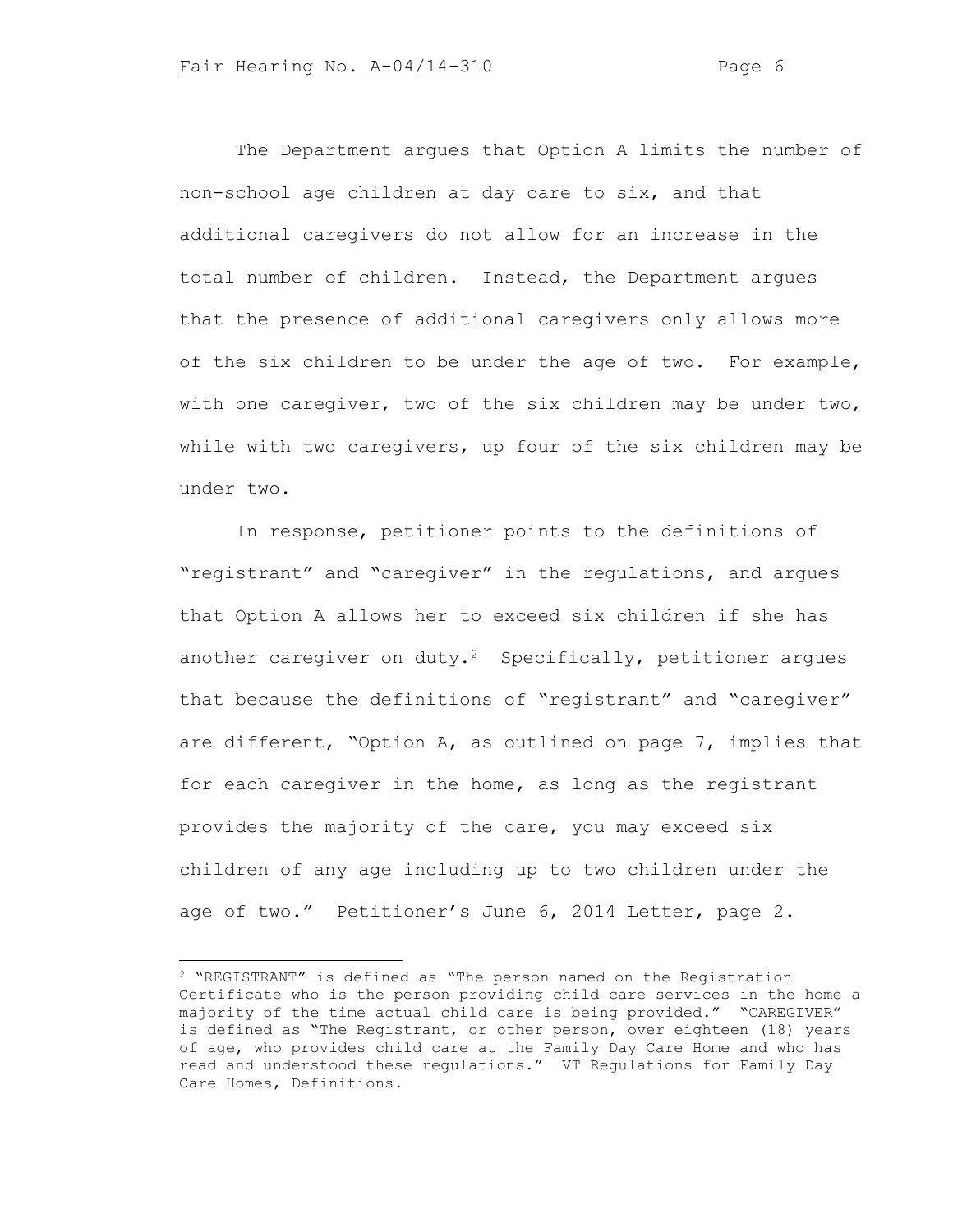Given that the sole purpose of the Department's regulations is to protect the health and safety of children, and that the posting of violations by day cares on the internet and notification to families is intended to be informational, rather than punitive, the Board has consistently granted the Department deference and leeway in its interpretation of what constitutes a violation of its regulations. See, e.g., Fair Hearing Nos. J-10/11-625, Y-07/11-402, and H-07/09-379. The fact that such violations may also be considered in whether certain facilities attain special status regarding eligibility for subsidies does not affect or alter the Department's discretion in these matters.

Applying the foregoing standard of review to the regulation at issue in this case, it must be concluded that the Department reasonably interpreted the regulation to allow for no more than six non-school age children, *including*, within that group of six, up to two children of two years or less for each caregiver present. Accepting petitioner's report that the seventh child at her day care arrived five minutes before the site visit, and that he only needed to be there for about a half hour, there still is no dispute that seven non-school age children were present when the Licensing Supervisor arrived on the date of the site visit. Therefore,